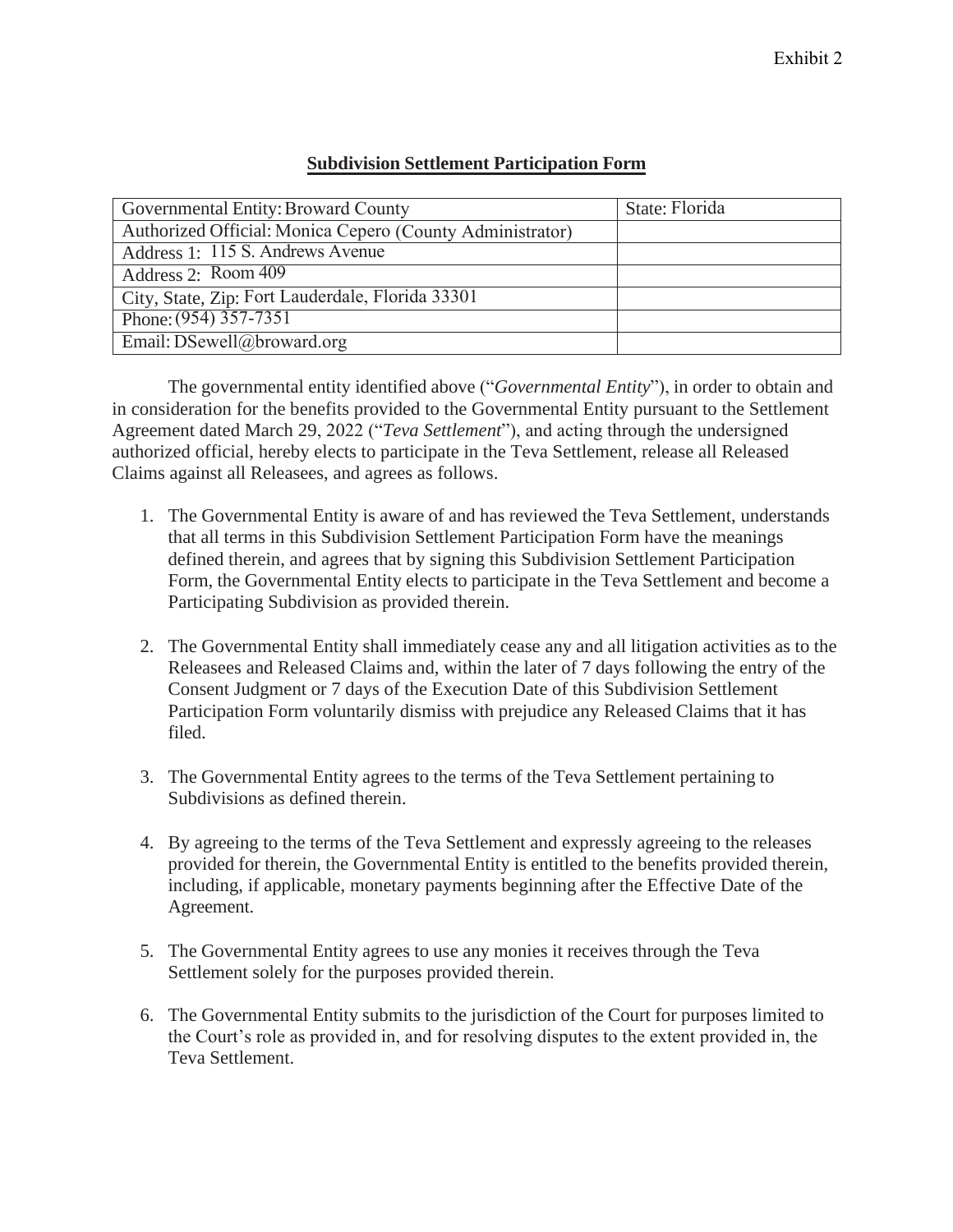- 7. The Governmental Entity has the right to enforce those rights given to them in the Teva Settlement.
- 8. The Governmental Entity, as a Participating Subdivision, hereby becomes a Releasor for all purposes in the Teva Settlement, including, but not limited to, all provisions of Section D and E, and along with all departments, agencies, divisions, boards, commissions, districts, instrumentalities of any kind and attorneys, and any person in their official capacity elected or appointed to serve any of the foregoing and any agency, person, or other entity claiming by or through any of the foregoing, and any other entity identified in the definition of Releasor, provides for a release to the fullest extent of its authority. As a Releasor, the Governmental Entity hereby absolutely, unconditionally, and irrevocably covenants not to bring, file, or claim, or to cause, assist or permit to be brought, filed, or claimed, or to otherwise seek to establish liability for any Released Claims against any Releasee in any forum whatsoever. The releases provided for in the Teva Settlement are intended by the Parties to be broad and shall be interpreted so as to give the Releasees the broadest possible bar against any liability relating in any way to Released Claims and extend to the full extent of the power of the Governmental Entity to release Claims. The Teva Settlement shall be a complete bar to any Released Claim.
- 9. The Governmental Entity hereby takes on all rights and obligations of a Participating Subdivision as set forth in the Teva Settlement.
- 10. In connection with the releases provided for in the Teva Settlement, each Governmental Entity expressly waives, releases, and forever discharges any and all provisions, rights, and benefits conferred by any law of any state or territory of the United States or other jurisdiction, or principle of common law, which is similar, comparable, or equivalent to § 1542 of the California Civil Code, which reads:

**General Release; extent.** A general release does not extend to claims that the creditor or releasing party does not know or suspect to exist in his or her favor at the time of executing the release, and that if known by him or her would have materially affected his or her settlement with the debtor or released party.

A Releasor may hereafter discover facts other than or different from those which it knows, believes, or assumes to be true with respect to the Released Claims, but each Governmental Entity hereby expressly waives and fully, finally, and forever settles, releases and discharges, upon the Effective Date of the Release, any and all Released Claims that may exist as of such date but which Releasors do not know or suspect to exist, whether through ignorance, oversight, error, negligence or through no fault whatsoever, and which, if known, would materially affect the Governmental Entities' decision to participate in the Teva Settlement.

11. Nothing herein is intended to modify in any way the terms of the Teva Settlement, to which the Governmental Entity hereby agrees. To the extent this Subdivision Settlement